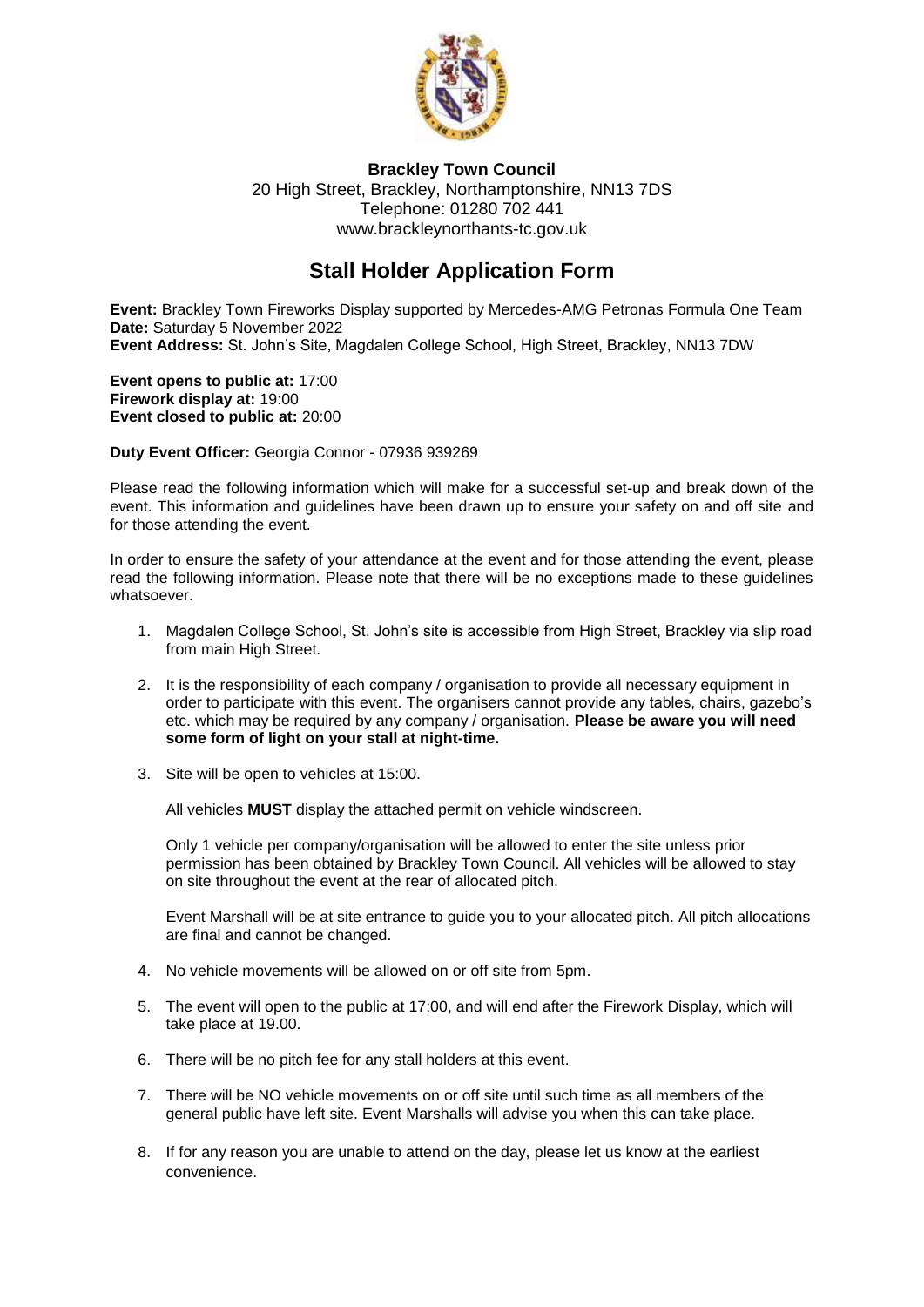#### **9. Confirmation of attendance and agreement to the above:**

**Public Liability Insurance:** All companies / organisations MUST submit evidence of current Public Liability Insurance to the organiser.

**Food Hygiene Certificates:** All food service organisations MUST submit copies of current Food Hygiene certificate and also have these displayed at all times during the event.

**Risk Assessment:** All organisations need to carry out a risk assessment for your stall and activity. A copy of this risk assessment will need to be kept on your stall.

**Copies of the above MUST accompany the attached form and returned to Brackley Town Council by email to [georgia.connor@brackleynorthants-tc.gov.uk](mailto:georgia.connor@brackleynorthants-tc.gov.uk) no later than Friday 30 September 2022. Thank you.**

**Please see page 3.**